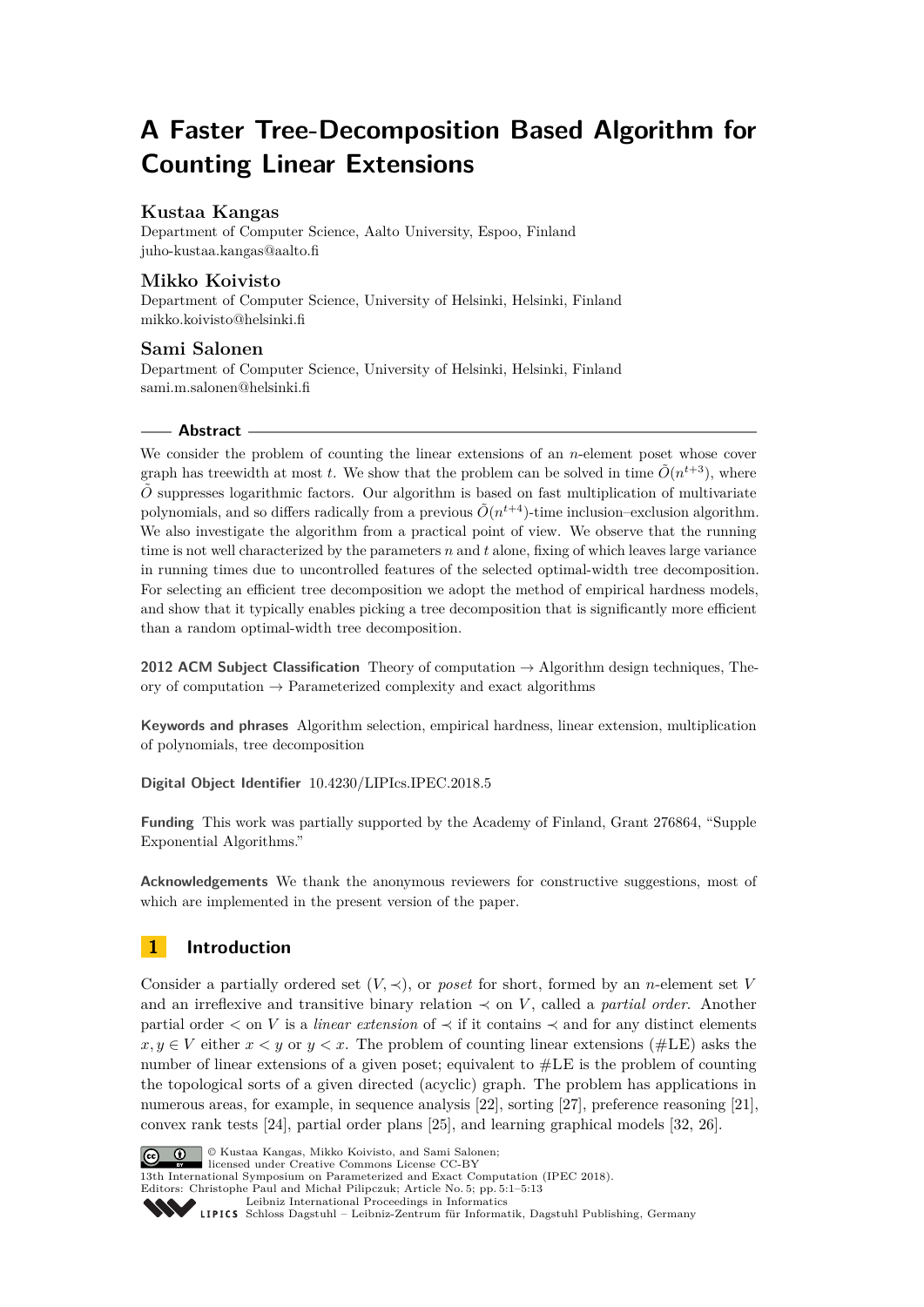#### **5:2 A Faster Tree-Decomposition Based Algorithm for Counting Linear Extensions**

The  $\#LE$  problem is  $\#P$ -complete [\[11\]](#page-11-1) but admits a fully polynomial approximation scheme [\[13\]](#page-11-2). The best known asymptotic bounds for the expected running time are  $O(\epsilon^{-2} n^3 \log^2 \ell \log n)$  [\[6\]](#page-11-3) and  $O(\epsilon^{-2} n^5 \log^2 n)$  [\[30\]](#page-12-7), where  $\ell$  is the number of linear extensions and  $\epsilon$  the allowed relative error. These bounds, while polynomial, become prohibitively large in practice if, say, one requires an accuracy of  $\epsilon = 0.01$  and *n* is around one hundred.

Exact and parameterized algorithms offer an alternative approach to design practical algorithms for the problem. For the required number of arithmetic operations, the best known worst-case bound is  $O(2^n n)$  in general, which is achieved by a simple dynamic programming algorithm. For several special instance classes better bounds are known:  $O(n^w w)$  for width- $w$ posets,  $O(n^2)$  for series–parallel posets [\[23\]](#page-12-8), and  $O(n^2)$  also for posets whose cover graph is a forest [\[5\]](#page-11-4); the *cover graph* of a poset  $(V, \prec)$  is the directed graph  $(V, E)$  where the edge set *E* is the transitive reduction of  $\prec$  (a.k.a. Hasse diagram). If parameterized by the treewidth of the cover graph, *t*, the problem can be solved with  $O(n^{t+3})$  arithmetic operations by an inclusion–exclusion algorithm [\[17\]](#page-11-5). On the other hand, the problem parameterized by *t* is *W*[1]-hard [\[14\]](#page-11-6), and so it may be difficult, or even impossible, to find an algorithm that runs in time  $O(f(t)n^d)$  for some computable function  $f$  and constant  $d$ .

#### **1.1 Theoretical contributions**

In this paper, we give a new algorithm that exploits small treewidth. Write  $\tilde{O}(f)$  as a shorthand for  $f(\log f)^{O(1)}$ . We prove the following in Section 3.

<span id="page-1-0"></span>▶ **Theorem 1** (Main). *The linear extensions of a given n-element poset can be counted with*  $\tilde{O}(n^{t+3})$  *bit-operations, where t is the treewidth of the cover graph of the poset.* 

We state the bound in terms of bit-complexity to emphasize the fact that the dominating computations deal with large integers. Indeed, the bounds stated in the previous paragraph refer to the number of arithmetic operations. Thus, in particular, our bound improves the previous bound of Kangas et al. [\[17\]](#page-11-5) by a factor of *n*. For large *n* and small *t* the improvement is relatively significant; for instance, for  $t = 2$  the bound is reduced from  $\tilde{O}(n^6)$  to  $\tilde{O}(n^5)$ .

Perhaps more importantly, the design of our algorithm is very different from that of the inclusion–exclusion algorithm. In the latter, the idea is to view a linear extension as a bijective mapping and then remove the global bijectivity constraint by inclusion–exclusion, similarly to previous applications to matrix permanent [\[29\]](#page-12-9), Hamiltonian path [\[18\]](#page-11-7), and set partitioning [\[19\]](#page-11-8), but incurring only a polynomial overhead. Once the bijectivity constraint is removed, what remains is a collection of simpler subproblems with local constraints. The subproblems can be handled by standard routines that exploit small treewidth [\[7,](#page-11-9) [12\]](#page-11-10); see Section 2.4 for some additional details.

The present algorithm, in contrast, takes care of the bijectivity constraint within dynamic programming along a tree decomposition and is, with this respect, similar to a folklore  $t^{O(t)}$ *n*-time algorithm for the Hamiltonian path problem. However, #LE being W[1]-hard one may expect it to require a significantly larger dynamic programming table. We give a formulation, where each node of a tree decomposition is associated with  $\Theta(n^{t+1})$  counts. This formulation leads to a challenge: a step in the dynamic program that combines two (or more) arrays of such counts appears to require a quadratic number of arithmetic operations,  $\Theta(n^{2t+2})$ , if implemented in a straightforward manner. Fortunately, we discover that the key ingredient of the step takes a form of multidimensional convolution, which we can compute efficiently using known (deep) results for fast multiplication of multivariate polynomials.

Concerning space complexity we only make a couple of observations here: Both our algorithm and the inclusion–exclusion algorithm by Kangas et al. [\[17\]](#page-11-5) require  $\tilde{O}(n^{t+2})$  bits of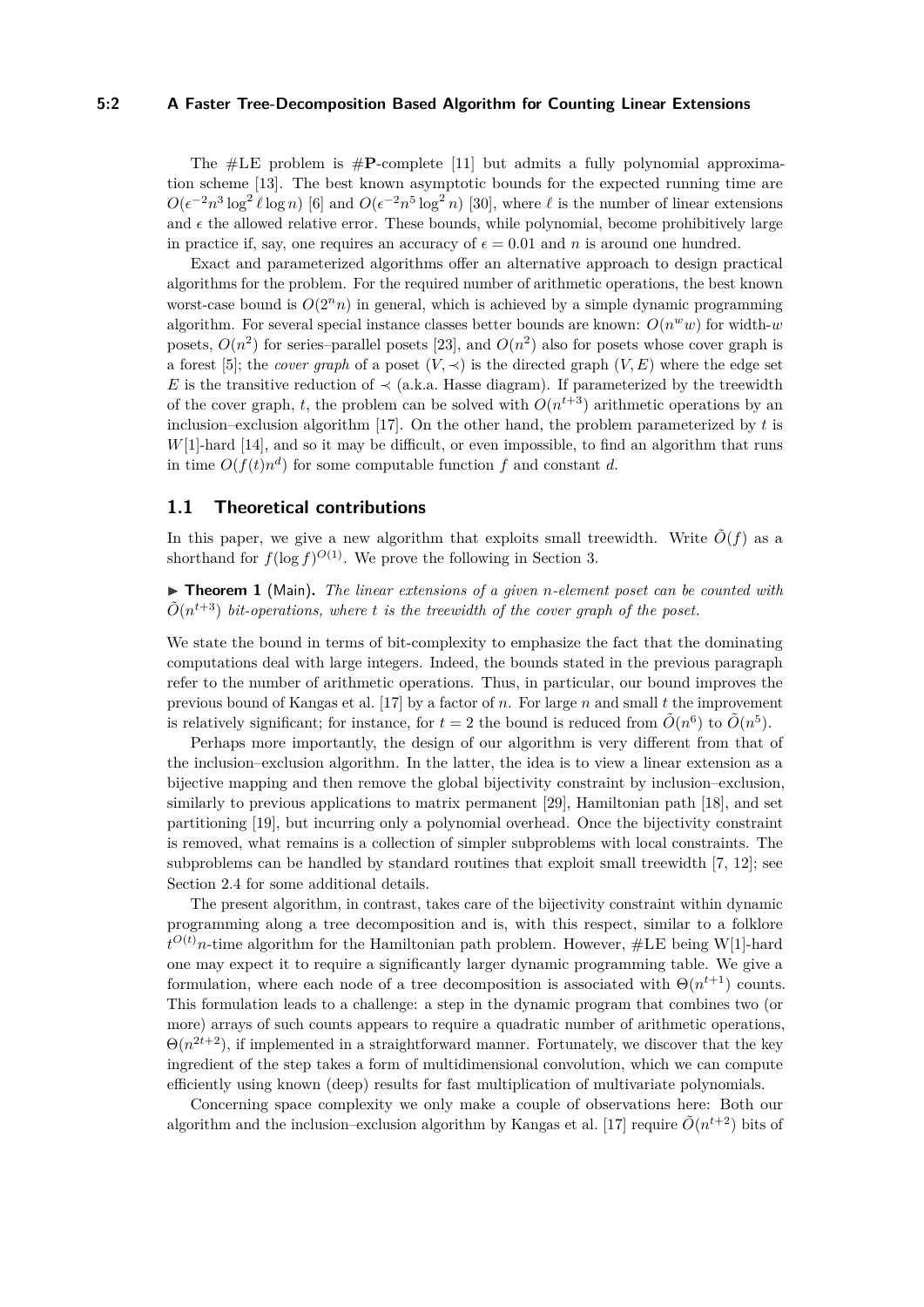#### K. Kangas, M. Koivisto, and S. Salonen **6:3 1988 1988 1988 1988 1988 1988 1988 1988 1988 1988 1988 1988 1988 1988 1988 1988 1988 1988 1988 1988 1988 1988 1988 1988 1988 1**

space; this can be reduced by a factor about linear in *n* by carrying the computations modulo several small relative primes and constructing the final output using the Chinese remainder theorem. The simple dynamic programming algorithm requires  $\tilde{O}(2^n)$  bits of space.

### **1.2 Empirical contributions**

In the second part of the paper we address the practical value of the algorithm. Given that the present algorithm is technically more convoluted than the inclusion–exclusion algorithm, it is natural to ask, whether the improvement in the asymptotic worst case time requirement can be realized in practice. Our interest is particularly in instances where *t* is small (at most four) and *n* ranging up to a few hundred.

A well known challenge in practical implementation of tree-decomposition based algorithms is that finding an optimal-width tree decomposition may be insufficient for minimizing the computational cost: the running time of the dynamic programming algorithm can be sensitive to the shape of the tree decomposition. Bodlaender and Fomin [\[9\]](#page-11-11) addressed this issue from a theoretical viewpoint by studying the complexity of finding a tree decomposition that minimizes a sum of costs associated with each node of a tree decomposition. In their *f-cost* framework the cost of a node is allowed to depend only on the width of the node (i.e., the size of the associated bag; see Section 2). Recently, Abseher et al. [\[1,](#page-10-0) [2\]](#page-11-12) presented a more general and more practical heuristic approach. Their htd library [\[1\]](#page-10-0) allows a user to generate a variety of optimal-width tree decompositions and also (locally) optimize a given cost function. Moreover, they proposed and evaluated [\[2\]](#page-11-12) a method to learn an appropriate cost function, or regression model, from collected empirical data on running times on varying instances. The method can be viewed as an instantation of the method of empirical hardness models [\[20\]](#page-11-13) for the algorithm selection problem [\[28\]](#page-12-10).

Following these ideas we have implemented and tested our algorithm for #LE using a collection of synthetically generated instances (posets) together with a variety of tree decompositions generated by htd for each instance. We will report on and discuss our preliminary observations, which suggest that selecting the tree decomposition using a learned regression model can make a difference, at least for the smallest treewidth  $(t = 2)$ : compared to the median running time over generated tree decompositions, the selected one typically yields almost an order-of-magnitude speedup.

### **1.3 Organization**

Some preliminary material is given in Section [2.](#page-2-0) Section [3](#page-4-0) is devoted to proving Theorem [1.](#page-1-0) In Section [4](#page-7-0) we descibe some implementation details and report on empirical results. We conclude in Section [5](#page-10-1) by highlighting the main observations and some open questions.

### <span id="page-2-0"></span>**2 Preliminaries**

In this section we introduce some basic terminology, notation, and facts.

### **2.1 Basic notation**

We denote by N the set of natural numbers  $\{0, 1, 2, \ldots\}$ . For two sets S and U we write  $S^U$ for the set of functions from *U* to *S*. If  $m \in \mathbb{N}$  we write  $[m]$  for the set  $\{1, \ldots, m\}$ . By  $S^m$ we denote the set of *m*-tuples  $a = (a_i)_{i=1}^m$  with  $a_i \in S$ .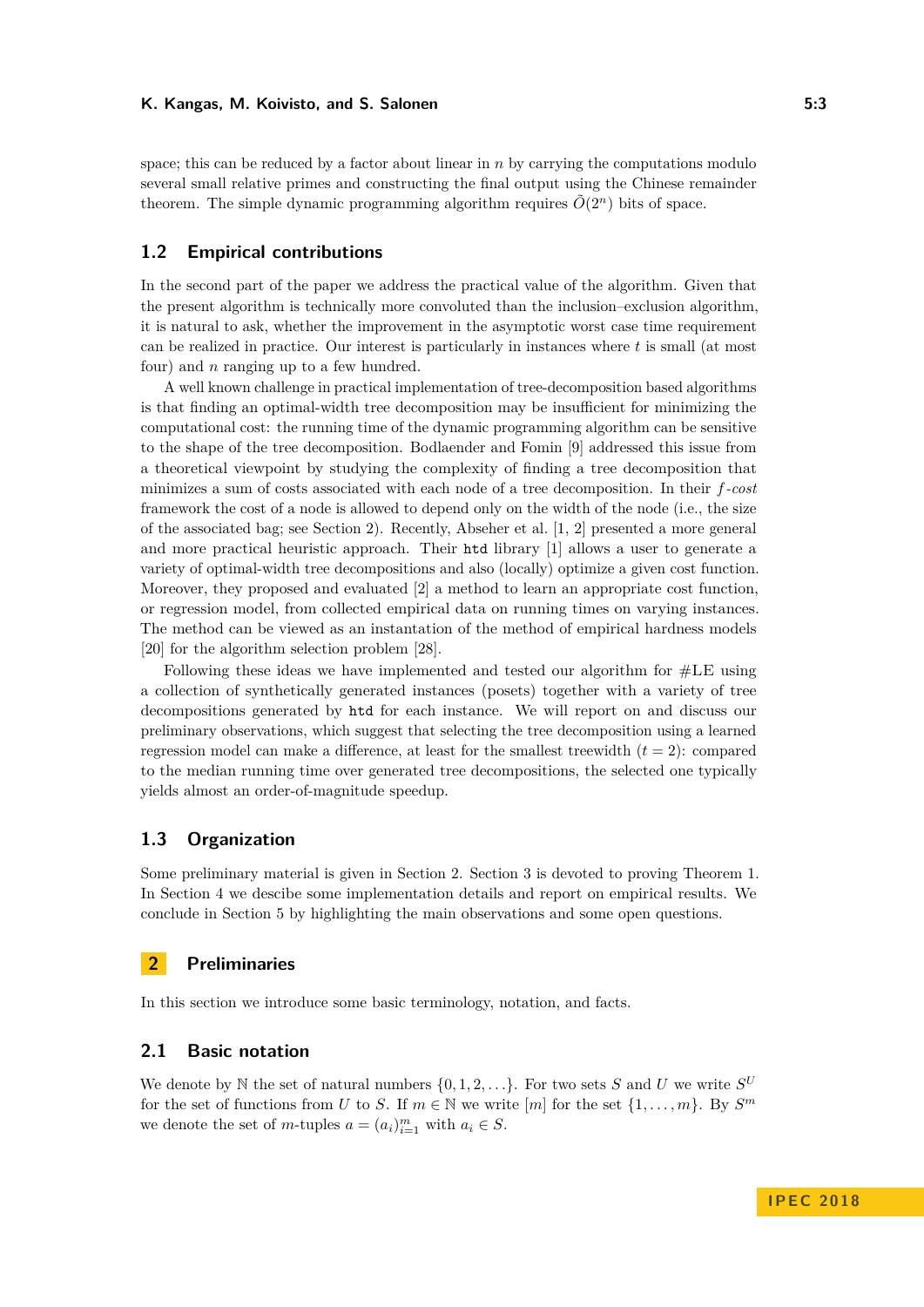#### **5:4 A Faster Tree-Decomposition Based Algorithm for Counting Linear Extensions**

The *restriction* of a function  $\alpha: U \to S$  to a subset  $A \subset U$  is defined in the standard manner and denoted by  $\alpha_{A}$ ; conversely, we say that  $\alpha$  is an *extension* of  $\alpha_{A}$ . We also denote by  $\alpha^{v \mapsto i}$  the extension of  $\alpha$  that we obtain by mapping an added element  $v \notin U$  to *i*.

We use the Iverson's bracket notation: for a proposition *P*, the expression [*P*] evaluates to 1 if *P* is true, and to 0 otherwise.

### **2.2 Factorials and multiplication of polynomials**

Let  $a = (a_1, ..., a_k) \in \mathbb{N}^k$ . We denote  $a! := a_1! \cdots a_k!$  and  $|a| := a_1 + \cdots + a_k$ . Since  $|a|!/a!$ is a multinomial coefficient, we have the following.

<span id="page-3-1"></span> $\triangleright$  **Fact 2.** *If a is a tuple of nonegative integers, then a! divides |a|!.* 

Another fact we need concerns the complexity of multiplying two multivariate polynomials that are sparse in the sense that their total degree is given an upper bound, while the degrees of the individual variables may be large (not larger than the total degree, of course). We assume that a polynomial is represented by a list of its coefficients. The following result can be obtained by a straightforward specialization of a more general and detailed bound due to van der Hoeven and Lecerf [\[31,](#page-12-11) Cor. 4].

<span id="page-3-2"></span> $\blacktriangleright$  **Fact 3.** *Two k-variate polynomials with*  $\tilde{O}(n)$ *-bit integer coefficients and total degree at most n can be multiplied with*  $\tilde{O}((\binom{n+k}{k}(n+k))$  *bit-operations.*<sup>[1](#page-3-0)</sup>

For univariate polynomials the bound is quadratic in *n* because the coefficients can be large.

#### **2.3 Tree decomposition**

 $\triangleright$  **Definition 4** (Tree decomposition). A *tree decomposition* of a graph  $G = (V, E)$  is a pair  $(T, B)$  where  $T = (I, F)$  is a tree and *B* maps each  $x \in I$  to a *bag*  $B_x \subseteq V$  such that **1.** for each  $v \in V$ , the set  $\{x \in I : v \in B_x\}$  induces a nonempty connected subtree of *T*, 2. for each  $uv \in E$ , there exists  $x \in I$  with  $u, v \in B_x$ .

The *width* of the tree decomposition is the size of its largest bag minus one,  $\max_{x \in I} |B_x| - 1$ , and the *treewidth* of a graph is the minimum width over all its tree decompositions.

For a graph of treewidth *t*, we can find a tree decomposition of width *t* in time  $t^{O(t^3)}n$ using Bodlaender's algorithm [\[8\]](#page-11-14) or in time  $\tilde{O}(n^{t+2})$  using the approach of Arnborg et al. [\[4\]](#page-11-15).

A tree decomposition is *rooted* if the edges of the tree are directed so that there is a unique node, the *root*, that has no parent. Clearly, one obtains a rooted tree decomposition by simply choosing one node as the root and directing the edges accordingly.

 $\triangleright$  **Definition 5** (Nice tree decomposition). A rooted tree decomposition  $(T, B)$  of a graph  $G = (V, E)$  is *nice* if each node *x* of *T* is of one of the following types:

**(leaf)** *x* has no children and  $|B_x| = 1$ ;

(introduce) *x* has a unique child *y* and  $B_x = B_y \cup \{v\}$  for some  $v \in V \setminus B_y$ ;

**(forget)** *x* has a unique child *y* and  $B_x = B_y \setminus \{v\}$  for some  $v \in B_y$ ;

(join) *x* has exactly two children *y*, *z* and  $B_x = B_y = B_z$ .

We can convert a given tree decomposition of width  $t$  and  $O(n)$  nodes into a nice tree decomposition of width *t* and  $O(tn)$  nodes in time  $t^{O(1)}n$  [\[10\]](#page-11-16).

<span id="page-3-0"></span><sup>1</sup> In fact, this result assumes we have access to a  $\tilde{\Omega}(n)$ -bit prime *p* and to a primitive element (i.e., generator) of  $\mathbb{F}_p^*$ , a multiplicative field of order p. Finding such numbers seem hard, theoretically: no deterministic polynomial time algorithm is known for the former, and no polynomial time algorithm is known for the latter. The result thus concerns the non-uniform model of computational complexity.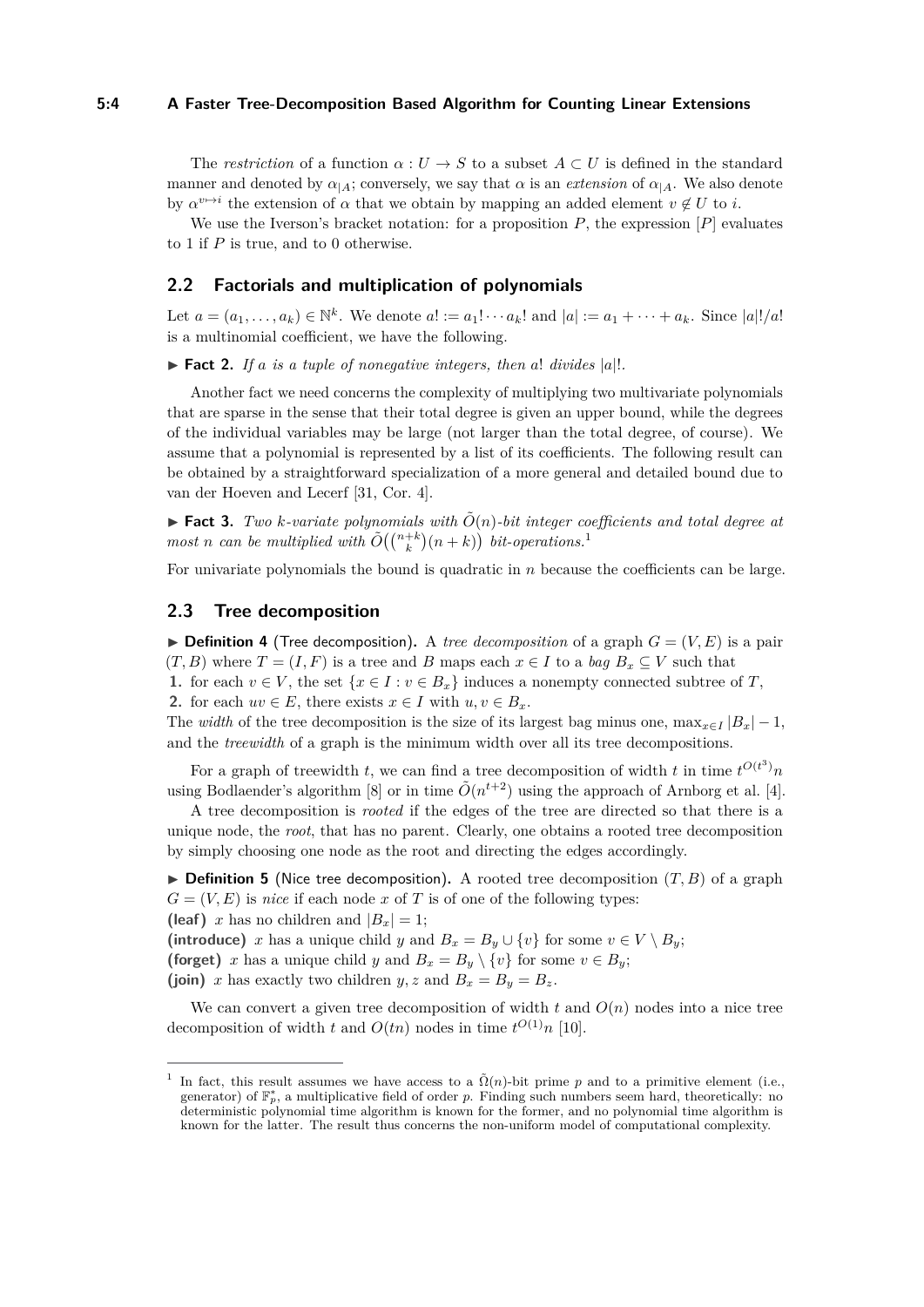#### K. Kangas, M. Koivisto, and S. Salonen **6:5** and 5:5

#### **2.4 Counting linear extensions via inclusion–exclusion**

Kangas et al. [\[17\]](#page-11-5) showed that the number of linear extensions of a poset  $(V, \prec)$  whose cover graph is  $G = (V, E)$  is given by the formula

$$
\sum_{k=1}^n \binom{n}{k} (-1)^{n-k} \sum_{\tau} \prod_{uv \in E} \left[ \tau(u) < \tau(v) \right],
$$

where  $\tau$  runs over all functions from V to [k].

Supposing *G* has treewidth *t*, it is well known that there is an elimination ordering  $v_1, \ldots, v_n$  of the vertices, such that when removing the vertices from the graph in this order and always connecting the neighbors of the removed vertex, the size of the largest clique in the obtained graphs is  $t + 1$ . The *n*-dimensional inner summation over the variables  $\tau(v_i)$ . for  $i \in [n]$ , can be processed iteratively along such an ordering, the *i*th one-dimensional summation over  $\tau(v_i)$  requiring  $O(n_i k^{t+1})$  additions and multiplications of  $O(n \log n)$ -bit numbers, for some  $n_1, \ldots, n_n$  that sum up to  $O(n)$ . In total, the evaluation of the inclusionexclusion formula thus requires  $\tilde{O}(n^{t+4})$  bit-operations. We omit a more detailed treatment of the algorithm, as the method applied for computing the inner summation is standard. (The original analysis of Kangas et al. [\[17\]](#page-11-5) use a looser bound of  $n_i = O(n)$  for each *i*, arriving at a bound that is larger by a factor of *n*.)

### <span id="page-4-0"></span>**3 The algorithm – proof of Theorem 1**

We implement a standard recipe of designing a tree-decomposition based algorithm. The outline of the algorithm is as follows.

- **A1** Compute the cover graph of the input poset.
- **A2** Find a minimum-width nice tree decomposition of the cover graph.
- **A3** Run dynamic programming over the nice tree decomposition.

We will next consider each step in detail. We will see that the last step dominates our asymptotic running time bounds.

#### **3.1 Computing the cover graph**

The cover graph  $G = (V, E)$  is obtained by computing the transitive reduction of the input poset  $(V, \prec)$ . The transitive reduction can be computed in time  $O(|V| \cdot |\prec|)$  [\[3\]](#page-11-17), which is  $O(n^{t+2})$  for all  $t \geq 1$ .

#### **3.2 Finding a minimum-width nice tree decomposition**

As mentioned in Section 2, if the cover graph has treewidth *t*, then a width-*t* nice tree decomposition of the cover graph can be found in  $\tilde{O}(n^{t+2})$  time.

### **3.3 Dynamic programming**

Suppose now that a width- $t$  nice tree decomposition  $(T, B)$  of the cover graph  $G$  is available. Our idea will be to associate each node of *T* with an array of numbers such that (i) the numbers at the root node are sufficient for computing the number of linear extensions and (ii) the array of a node can be computed from the arrays of its child nodes.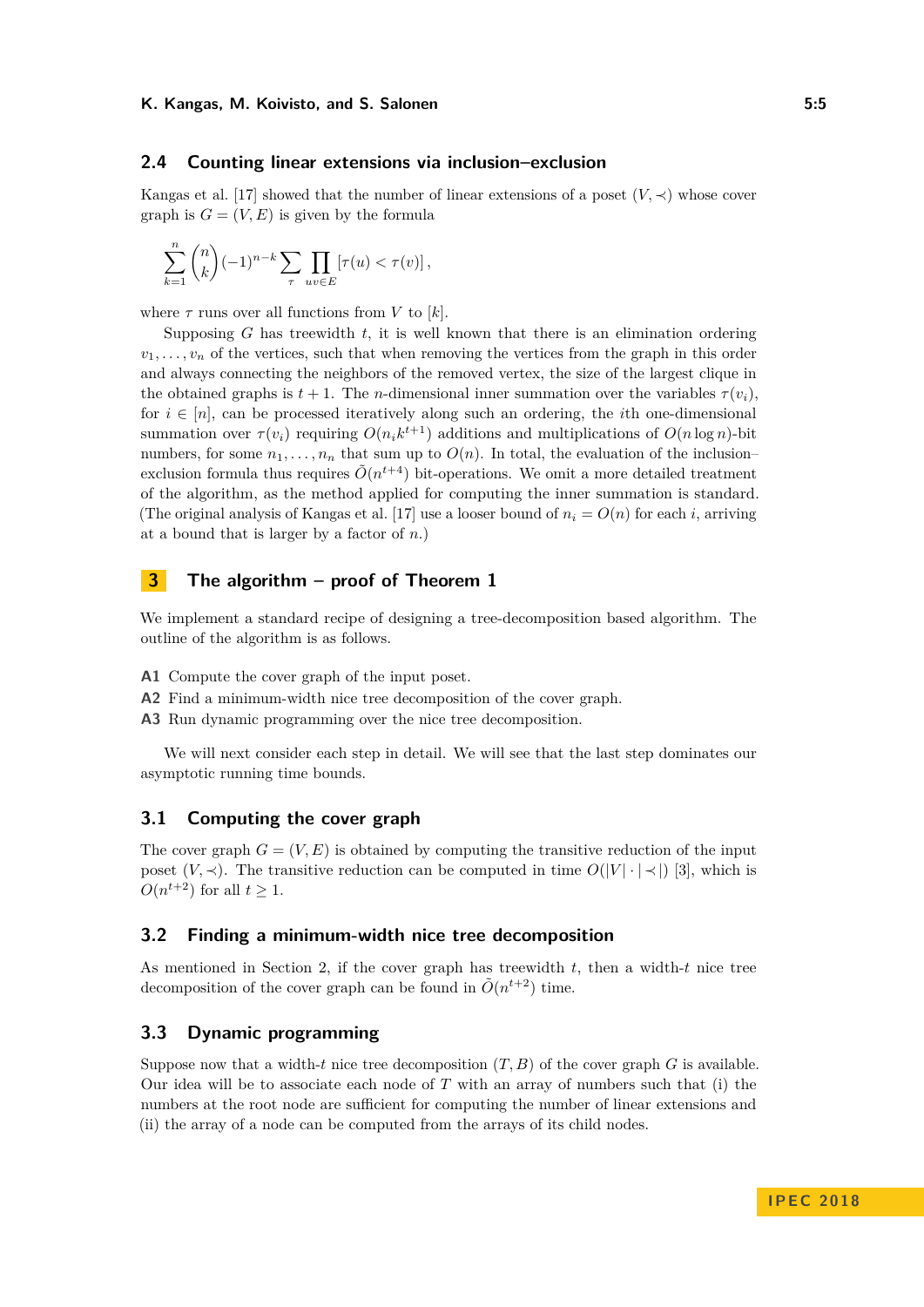#### **5:6 A Faster Tree-Decomposition Based Algorithm for Counting Linear Extensions**

The following notation will be useful. Denote by  $V_x$  the set of vertices covered by the subtree of *T* rooted at *x*, that is,  $V_x$  is the union of the bags  $B_y$  of nodes *y* to which there is a directed path from *x*. Write  $n_x$  for the size  $|V_x|$  and  $E_x$  for set of edges in the induced graph  $G[V_x]$ .

Now, for each node  $x \in T$  and injection  $\alpha \in [n_x]^{B_x}$ , define  $\ell_x(\alpha)$  as the number of bijections  $\pi \in [n_x]^{V_x}$  such that  $\pi(v) = \alpha(v)$  for all  $v \in B_x$ , and  $\pi(u) < \pi(v)$  whenever  $uv \in E_x$ . In other words,  $\ell_x(\alpha)$  is the number of ways to extend  $\alpha$  to a linear extension of the induced poset  $(V_x, \prec \cap (V_x \times V_x))$ , where we view a linear extension as a bijection from  $V_x$  to  $[n_x]$  that satisfies the ordering constraints.

We begin by showing that the values  $\ell_x(\alpha)$  are sufficient for computing the number of linear extensions of the poset, that is, they satisfy the listed conditions (i) and (ii). After that we consider the time requirement of computing the values  $\ell_x(\alpha)$  for each node of the nice tree decomposition.

Consider first the root node.

**Example 6** (Root). We have  $\ell(V) = \sum_{\alpha} \ell_r(\alpha)$ , where  $\alpha$  runs over all injections in  $[n_x]^{B_r}$ . **Proof.** Since  $V_r = V$ ,  $E_r = E$ , and  $n_r = n$ , we have that

$$
\sum_{\alpha} \ell_r(\alpha) = \sum_{\pi} \prod_{uv \in E} [\pi(u) < \pi(v)] = \ell(V),
$$

where  $\alpha$  and  $\pi$  run over all injections in  $[n]^{B_r}$  and  $[n]^V$ , respectively.

Next we will show separately for each node type of the nice tree decomposition, how the values  $\ell_x(\alpha)$  are determined by the corresponding values for the child node or child nodes of *x*. For all but join nodes the results are immediate, and we omit the proofs.

**Example 7** (Leaf). If x is a leaf node, then  $\ell_x(\alpha) = 1$  for the unique injection  $\alpha$  in  $[n_x]^{B_x}$ .

For an introduce node, we simply restrict the injection  $\alpha$  to the bag in question and check that the ordering constraint holds.

 $\blacktriangleright$  **Lemma 8** (Introduce). If *x* is an introduce node with child *y*, then

$$
\ell_x(\alpha) = \ell_y(\alpha_{|B_y}) \prod_{u,v \in B_x: uv \in E} [\alpha(u) < \alpha(v)].
$$

For a forget node, we extend the injection  $\alpha$  to the larger bag by mapping the new vertex to some value.

 $\blacktriangleright$  **Lemma 9** (Forget). If x is a forget node with child y and  $B_x = B_y \setminus \{v\}$ , then

$$
\ell_x(\alpha) = \sum_{a=1}^{n_y} \ell_y(\alpha^{v \to a}).
$$

To handle a join node, we introduce some convenient notation. Let  $\alpha$  be an injection from a *k*-element set *S* to a range of integers [*m*]. Label the elements of *S* such that  $\alpha(v_1) < \cdots < \alpha(v_k)$ . For  $i = 1, \ldots, k - 1$ , denote by  $\alpha_i$  the number of integers between  $\alpha(v_i)$  and  $\alpha(v_{i+1})$ , that is,  $\alpha_i := \alpha(v_{i+1}) - \alpha(v_i) - 1$ ; in addition, denote  $\alpha_0 := \alpha(v_1) - 1$ and  $\alpha_k := m - \alpha(v_k)$ . Observe that  $\alpha_0 + \cdots + \alpha_k = m - k$ . Furthemore, if  $\beta$  is another injection from *S*<sup> $\prime$ </sup> to [*m*<sup> $\prime$ </sup>], write  $\beta \sim \alpha$  if  $\beta$  and  $\alpha$  specify the same linear order on  $S \cap S'$ , that is,  $\beta(u) < \beta(v)$  if and only if  $\alpha(u) < \alpha(v)$  for all  $u, v \in S \cap S'$ .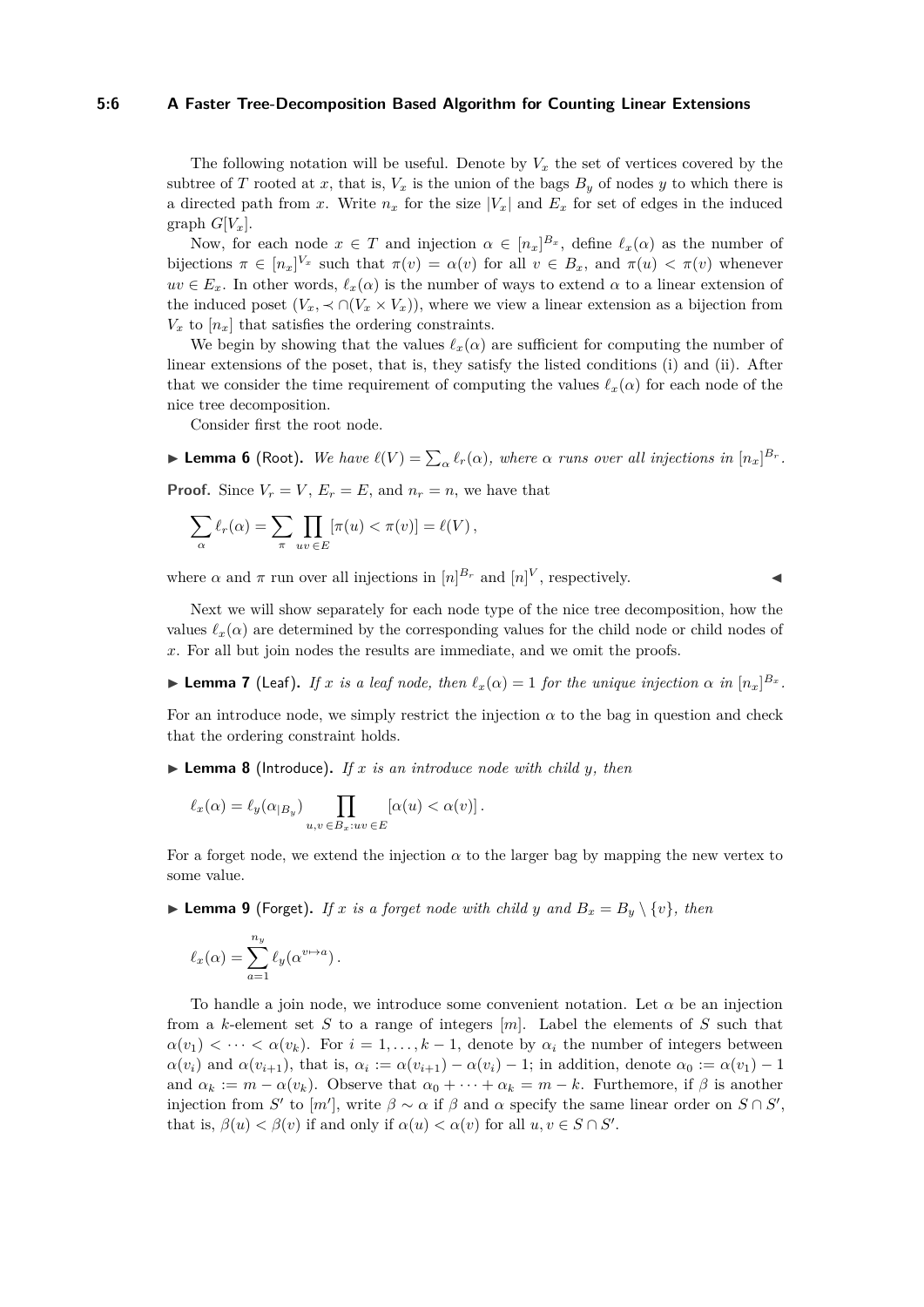#### K. Kangas, M. Koivisto, and S. Salonen **6:19 and S. Salonen** 5:7

<span id="page-6-1"></span> $\triangleright$  **Lemma 10** (Join). If x is a join node with children y and z, then

$$
\ell_x(\alpha) = \sum_{\beta} \sum_{\gamma} [\alpha \sim \beta \sim \gamma] \prod_{i=0}^{|B_x|} [\alpha_i = \beta_i + \gamma_i] \binom{\alpha_i}{\beta_i} \ell_y(\beta) \ell_z(\gamma),
$$

*where*  $\beta$  *and*  $\gamma$  *run over all injections in*  $[n_y]^{B_y}$  *and*  $[n_z]^{B_z}$ , *respectively.* 

**Proof.** By definition,

$$
\ell_x(\alpha) = \sum_{\pi} \prod_{uv \in E_x} \left[ \pi(u) < \pi(v) \right],
$$

where  $\pi$  runs over all bijections from  $V_x$  to  $[n_x]$  that extend  $\alpha$ . Observe that by the tree decomposition properties, the sets  $V_y \setminus B_x$  and  $V_z \setminus B_x$  are disjoint and their union is  $V_x \setminus B_x$ . Thus we may represent any bijection  $\pi : V_x \to [n_x]$  that extends  $\alpha$  uniquely by a pair of injections  $\beta': V_y \to [n_x]$  and  $\gamma': V_z \to [n_x]$  whose restrictions to  $B_x$  are equal to  $\alpha$  and whose images  $\beta'(V_y)$  and  $\gamma'(V_z)$  cover  $[n_x]$ .

$$
\ell_x(\alpha) = \sum_{\beta'} \sum_{\gamma'} \left[ \beta'(V_y) \cup \gamma'(V_z) = [n_x] \right] \prod_{uv \in E_y} \left[ \beta'(u) < \beta'(v) \right] \prod_{uv \in E_z} \left[ \gamma'(u) < \gamma'(v) \right],
$$

where  $\beta'$  and  $\gamma'$  run over all injections that extend  $\alpha$  in  $[n_x]^{V_y}$  and  $[n_x]^{V_z}$ , respectively.

Consider then a mapping that "compresses" any such injection  $\beta'$  into a bijection  $\beta''$ :  $V_y \to [n_y]$  by letting  $\beta''(v) := |\{u \in V_y : \beta'(u) \leq \beta'(v)\}|$ ; let  $\gamma''$  denote the bijection obtained similarly from an injection  $\gamma'$ . Let *β* denote the restriction of  $\beta''$  to  $B_x$  and  $\gamma$  the restriction of  $\gamma''$  to  $B_x$ . We have that  $\beta'$  and  $\gamma'$  extend  $\alpha$  if and only if  $\beta \sim \alpha$  and  $\gamma \sim \alpha$ . Thus we get that

$$
\ell_x(\alpha) = \sum_{\beta'' : \beta \sim \alpha} \sum_{\gamma'' : \gamma \sim \alpha} \prod_{i=0}^{|B_x|} [\alpha_i = \beta_i + \gamma_i] \binom{\alpha_i}{\beta_i} \prod_{uv \in E_y} [\beta''(u) < \beta''(v)] \prod_{uv \in E_z} [\gamma''(u) < \gamma''(v)],
$$

where  $\beta''$  and  $\gamma''$  run over all bijections in  $[n_y]^{B_y}$  and  $[n_z]^{B_z}$ , respectively. The product of the binomial coefficients  $\binom{\alpha_i}{\beta_i}$  is the number of pairs  $(\beta', \gamma')$  that map to the same pair  $(\beta'', \gamma'')$ , that is, the number of interleavings of the  $\beta_i + \gamma_i$  elements to the range of  $\alpha_i$  elements.

To complete the proof, it suffices to write the summation over  $\beta''$  as a double-summation: the outer summation being over all injections  $\beta : B_y \to [n_y]$  and the inner summation being over all bijections  $\beta'': V_y \to [n_y]$  that extend  $\beta$ ; similarly for the summation over  $\gamma''$  $\blacktriangleleft$ 

<span id="page-6-0"></span>► **Example 11** (Join in a tree). Consider the example illustrated in Figure [1.](#page-7-1) The cover graph is a tree with vertex set  $V = \{a, b, c, d, e, f, g\}$ . In a nice tree decomposition (not shown) the root node *x* is a join of nodes *y* and *z*, with  $B_y = B_z = B_x = \{c, f\}$ . The vertex sets associated with the nodes are  $V_x = V$ ,  $V_y = \{a, c, d, e, f\}$ , and  $V_z = \{b, c, f, g\}$ . For the shown injection *α*, the value of  $\ell_x(\alpha)$  is obtained by a sum of  $\ell_y(\beta) \cdot \ell_z(\gamma)$  over valid pairs  $(\beta, \gamma)$ , multiplied by the number of possible interleavings, which is given by a product of binomial coefficient. Shown is one pair  $(\beta, \gamma)$ , for which  $\ell_y(\beta) = 1$  and  $\ell_z(\gamma) = 1$  and the number of interleavings is equal to  $\binom{2}{1}\binom{2}{2}\binom{1}{0} = 4$ .

It remains to bound the running time of the algorithm.

▶ **Lemma 12** (Time complexity). *Given a width-t nice tree decomposition of the cover graph of an n-element poset, the linear extensions can be counted in*  $\tilde{O}(n^{t+3})$  *bit-operations.*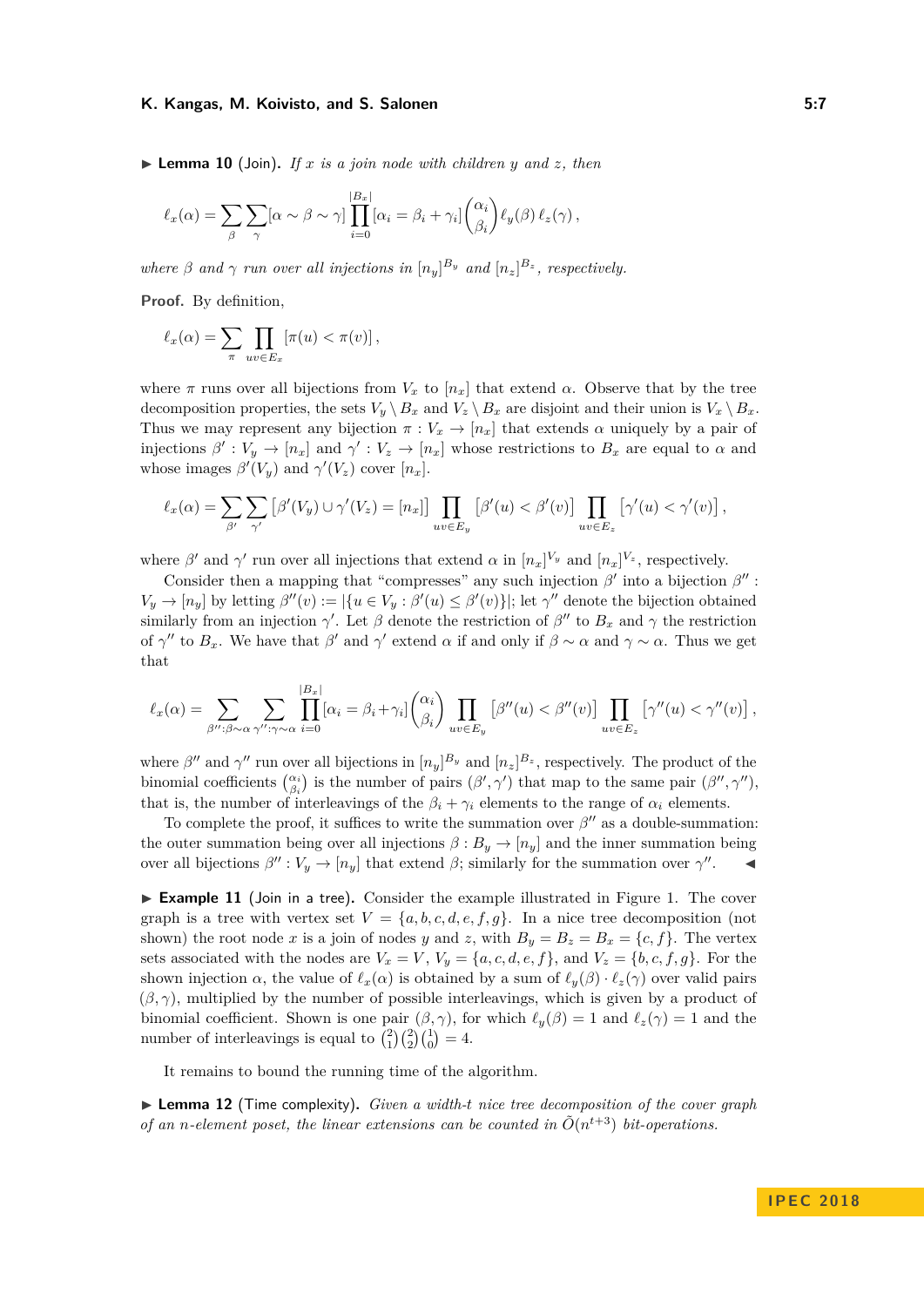<span id="page-7-1"></span>

**Figure 1** An illustration of the recurrence for a join node; see Example [11](#page-6-0) for a description.

**Proof.** Let *x* be a node in the nice tree decomposition. For brevity, denote  $k := |B_x|$ . If *x* is a leaf node, introduce node, or forget node, then the values  $\ell_x(\alpha)$  for all injections  $\alpha \in [n_x]^{B_x}$ can clearly be computed using  $O(kn^k) = O(tn^{t+1})$  basic operations, some of which are additions of two  $O(n \log n)$ -bit numbers, thus using  $\tilde{O}(n^{t+2})$  bit-operations (observe that the factor *t* is  $O(\log n^{t+2})$  and can thus be omitted).

Consider then the remaining case: *x* is a join node. Let *y* and *z* be the two children of *x*. Recall that  $B_x = B_y = B_z$ .

Represent an injection  $\alpha$  in  $[n_x]^{B_x}$  as a pair  $(\sigma, a)$ , where  $a = (a_i)_{i=1}^{k+1}$  with  $a_i = \alpha_{i-1}$  and *σ* is a bijection from *B<sub>x</sub>* to [*k*] that captures the specified linear order, that is,  $σ(u) < σ(v)$  if  $\alpha(u) < \alpha(v)$ . Clearly, the mapping  $\alpha \mapsto (\sigma, a)$  is a bijection when we require that  $a_i \in \mathbb{N}$ and  $|a| = n_x - k$ . Using this representation and Lemma [10,](#page-6-1) write

$$
\ell_x(\sigma, a) = \sum_b \sum_c \prod_{i=0}^k [a_i = b_i + c_i] \binom{a_i}{b_i} \ell_y(\sigma, b) \ell_z(\sigma, c),
$$

where *b* and *c* run over  $\mathbb{N}^{k+1}$ . By writing  $\ell'_x(\sigma, a) := \ell_x(\sigma, a)/a!$ , we get the convolution form

$$
\ell'_x(\sigma, a) = \sum_{a=b+c} \ell'_y(\sigma, b) \, \ell'_z(\sigma, c) \, .
$$

To treat this as a multiplication of multivariate polynomials, consider a fixed bijection *σ* and let  $P_x(r_1, \ldots, r_k)$  be the *k*-variate polynomial where the coefficient of  $r_1^{a_1} \cdots r_k^{a_k}$  equals  $n! \cdot \ell'_x(\sigma, a)$ ; we define  $P_y$  and  $P_z$  similarly. Note that *k* variables suffice, since  $a_{k+1}$  is determined by the fixed  $|a|$ . Here we multiplied by the factorial  $n!$  to get integer coefficients (by Fact [2,](#page-3-1) since  $n \geq |a|, |b|, |c|$ ). We have that  $n! \cdot P_x = P_y P_z$ , that is, we obtain  $P_x$  by multiplying  $P_y$  and  $P_z$  and dividing each coefficient of the resulting polynomial by *n*!.

We bound the bit-complexity of the polynomial multiplication using Fact [3.](#page-3-2) The total degrees of the polynomials are at most  $n-k$ . Each coefficient of the polynomials is a  $\tilde{O}(n)$ -bit integer. Thus the multiplication takes  $\tilde{O}(\binom{n}{k}n)$  bit-operations.

Multiplying the obtained bound by the number of bijections  $\sigma$ , we get that all  $\ell_x(\sigma, a)$ can be computed using  $\tilde{O}(n^{k+1}) = \tilde{O}(n^{t+2})$  bit-operations.

Because there are  $O(tn)$  nodes in the nice tree decomposition,  $\tilde{O}(n^{t+3})$  bit-operations suffice in total.

### <span id="page-7-0"></span>**4 Experiments**

This section is devoted to empirical results. We first describe our implementation of the algorithm and the test instances used in the experiments. Then we show how the performance on the algorithm depends on the way we choose the tree decomposition.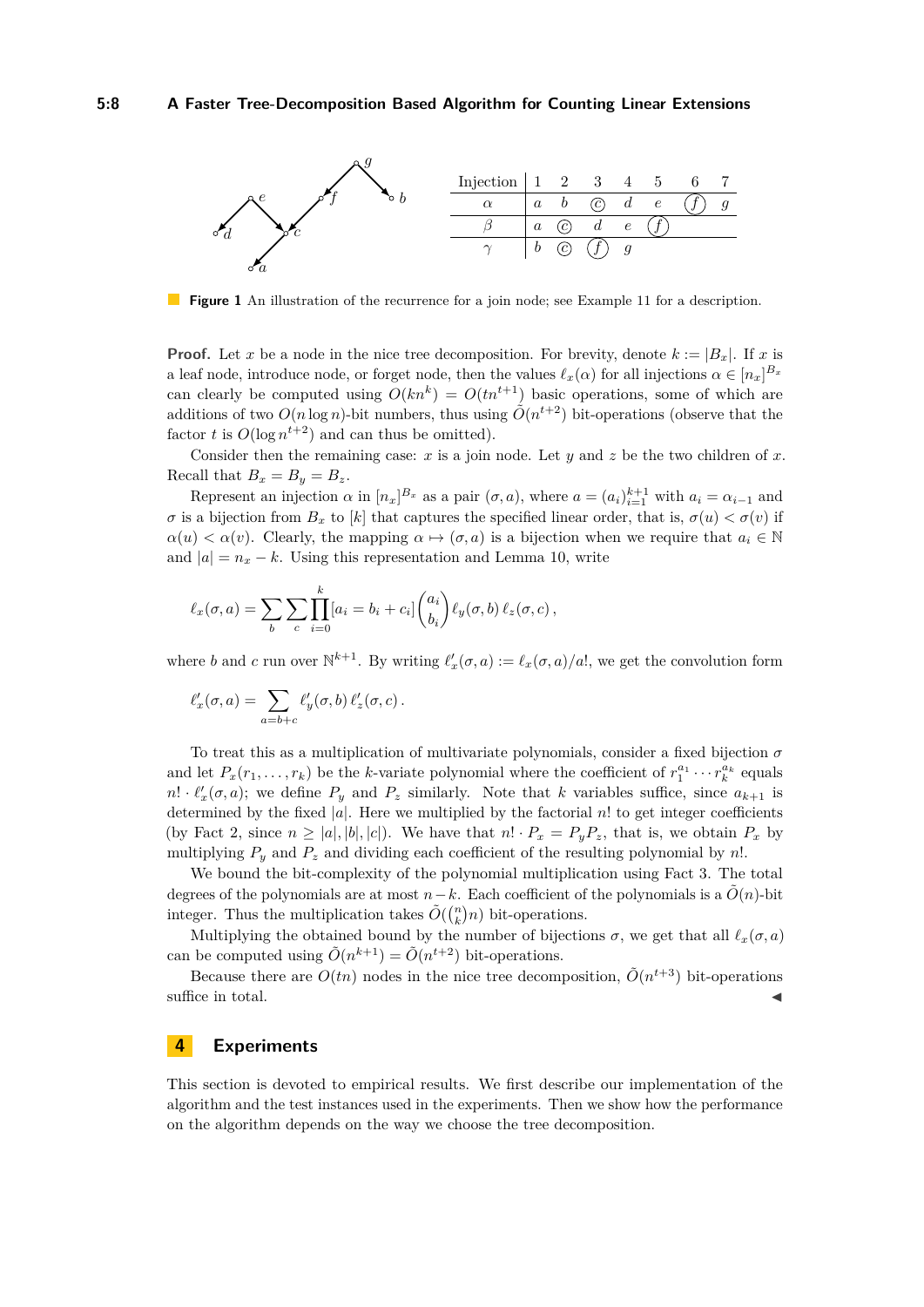#### K. Kangas, M. Koivisto, and S. Salonen **6:00 and 5:00 and 5:00 and 5:00 and 5:00 and 5:00 and 5:00 and 5:00 and 5:00 and 5:00 and 5:00 and 5:00 and 5:00 and 5:00 and 5:00 and 5:00 and 5:00 and 5:00 and 5:00 and 5:00 and 5:**

### **4.1 Implementation**

We have implemented the algorithm described in Section 3 in a C++ program Countle.<sup>[2](#page-8-0)</sup> For multiplication of polynomials we used a C library FLINT [\[16\]](#page-11-18). For finding an optimal tree decomposition we used the C++ library htd [\[1\]](#page-10-0). We ran all experiments on machines with Intel Xeon E5540 CPUs; the same machines were used by Kangas et al. [\[17\]](#page-11-5), which makes their running time measurements directly comparable to the present results.

Two implementation details are worth mentioning. First, for multiplication of multivariate polynomials, we transformed the polynomials into univariate polynomials using an appropriate Kronecker substitution. Specifically, separately for each node *x* of the tree decomposition and the considered vertex ordering (bijection)  $\sigma$ , we encode a *k*-variate polynomial in variables  $r_1, \ldots, r_k$  as a univariate polynomial in variable *s* by substituting  $r_j := s^{(d_1+1)\cdots(d_{j-1}+1)}$ , where each  $d_i$  is an upper bound for the degree of  $r_i$  in the polynomial. Using knowledge associated with the node  $x$  and ordering  $\sigma$ , we aim at finding a value  $d_i$  that is smaller than the trivial upper bound  $n_x - k$ . To this end, we set  $d_i$  to the sum of the largest realized exponents of  $r_i$  in the already computed polynomials for the two child nodes of  $x$ .

Second, we wish to ignore any impossible ordering  $\sigma$  at a node  $x$  of the tree decomposition, and so save both time and space. The key observation is that, even if the value  $\ell_x(\sigma, a)$  is nonzero, we can ignore it if  $\sigma$  assigns some two vertices in the bag  $B_x$  an order that violates the partial order  $\prec$ , that is, for some  $u, v \in B_x$  we have  $u \prec v$  and  $\sigma(u) > \sigma(v)$ .

### **4.2 Instances**

We generated random instances (posets) of different sizes for small values of treewidth *t*. We varied the number of elements *n* from 10 to 199 ( $t = 2$ ), 109 ( $t = 3$ ), and 59 ( $t = 4$ ). For each pair  $(t, n)$  we generated 5 posets; following Kangas et al. [\[17\]](#page-11-5), we let each poset be a "grid" tree," constructed by randomly joining *t*-by-*t* grids along the (boundary) edges, orienting the edges so that no directed cycles are introduced, and finally taking the transitive closure.

### **4.3 Results**

Because the running time of Countle may be sensitive to the particular (nice) tree decomposition selected, we ran the program on 50 optimal-width tree decompositions, which we generated using htd; we checked that for every encountered instance, htd indeed generated tree decompositions of optimal width. We allowed each individual run to take up to 20 minutes of CPU time and 30 GB of memory.

First we considered the scaling of Countle in terms of the number of elements *n* and treewidth *t*. We observed that, while the growth of the running time follows the rate suggested by the worst case bound, there is significant variance in the running times for any fixed  $(n, t)$ . due to differences in the five posets and the 50 tree decompositions per poset (compare *median* to *best* in Figure [2\)](#page-9-0). Compared to an implementation of the inclusion–exclusion algorithm by Kangas et al. [\[17\]](#page-11-5), VEIE, we find that Countle is an order of magnitude faster. For example, Countle can solve a typical (median) poset with a typical (median) tree decomposition in about 20 seconds if  $n = 100$  and  $t = 2$ , or if  $n = 50$  and  $t = 3$ , while VEIE requires about 200 seconds on such instances [\[17,](#page-11-5) Fig. 8] (not reproduced here). We have observed that the same pattern also holds for  $t = 4$ ; we omit the detailed results here, as such posets are handled faster by another, exponential time algorithm of Kangas et al. [\[17,](#page-11-5) Fig. 8].

<span id="page-8-0"></span><sup>2</sup> Countle is free and publicly available at https://bitbucket.org/samsalo/countledist/.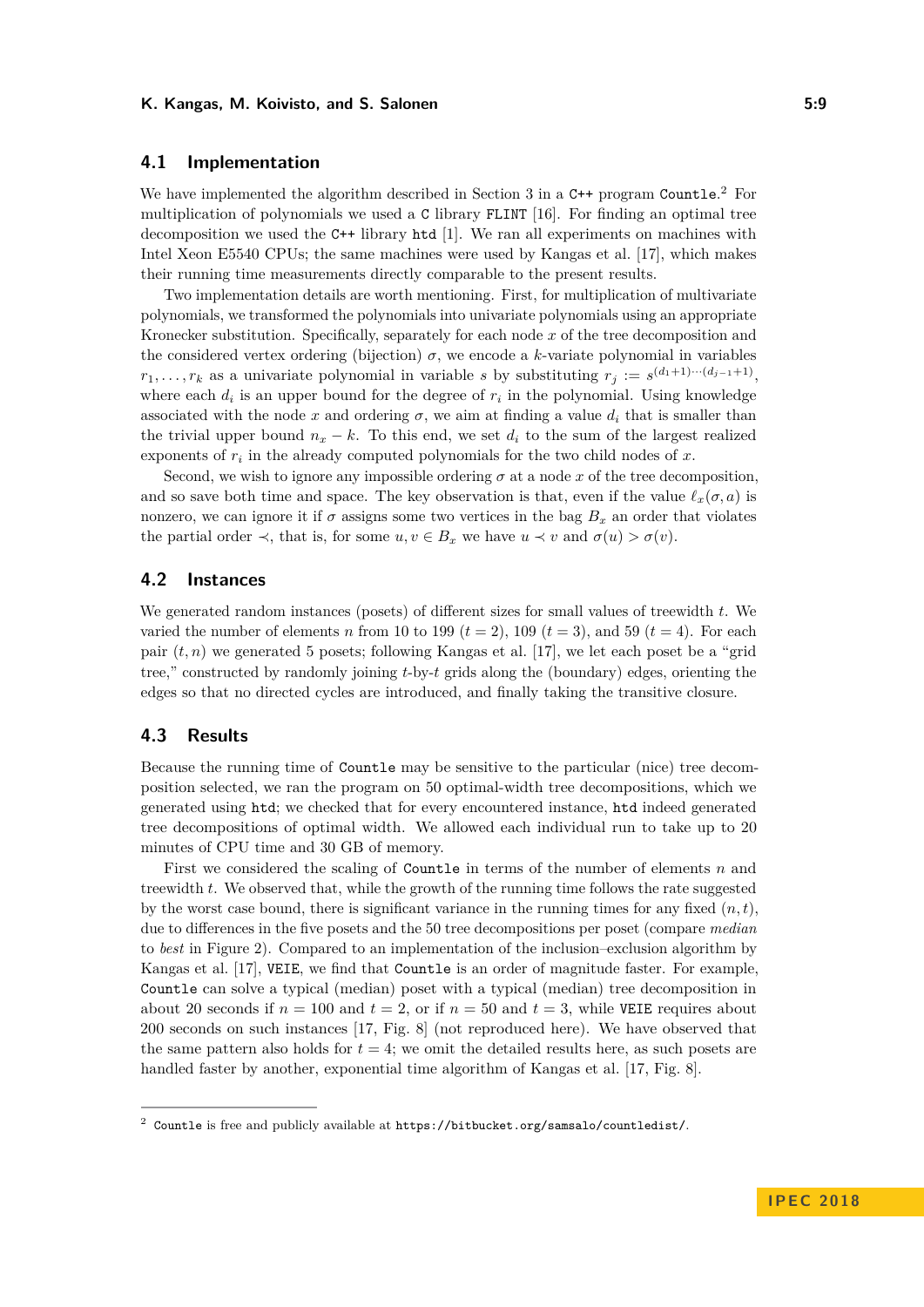<span id="page-9-0"></span>

**Figure 2** The running time of Countle (in seconds) on random "grid tree" posets of treewidth 2 and 3, with a varying number of elements *n*. For each poset, we generated 50 optimal-width tree decompositions and collected the median running time and the running times for the selected and the best tree decomposition. Shown are the medians of these three statistics over five independent posets for each value of *n*.

Then we investigated whether one can efficiently select a near-optimal tree decomposition from a collection of generated candidates. The observed variance in running times suggests that, if successful, this could lead to a significant expedition of Countle, by up to one order of magnitude. To constuct a "selector" we applied the method of Abseher et al. [\[2\]](#page-11-12) in a straightforward manner:

- **C1** We collected a data set of measured running times for multiple pairs of posets and tree decompositions. We used the procedure described in the previous section, except that we used a single poset (instead of five) for each combination of *n* and *t*. If a run was not completed within the 20-minute time limit, we simply discarded the instance (and thus introduced some bias).
- **C2** We computed for each tree decomposition the values of several features, such as statistics of bag sizes (by node type), node depths (by node type), and distances between join nodes; for a full feature list, see Abseher et al. [\[2\]](#page-11-12).
- **C3** We fitted a multivariate linear regression model, separately for each  $t = 2, 3, 4$ , with the features as the predictor variables and the logarithm of the running time as the response

variable. We used the machine learning software WEKA 3.6.13 [\[15\]](#page-11-19) with default options. To select a tree decomposition for a given new poset, we first generated 50 candidate tree decompositions for the poset, and then selected the one for which the model predicted the shortest running time.

We observed (Figure [2\)](#page-9-0) that, for  $t = 2$ , the model is almost always able to select a top-3 tree decomposition, which yields a nearly as good (i.e., short) running time as the best among the 50 tree decompositions. For  $t = 3$  the performance degrades: the model is usually able to select a top-10 tree decomposition, which yields a running time that is systematically better than for a typical (median) tree decomposition, yet not quite achieving the performance of the best among the generated candidates. For  $t = 4$  the performance degrades further, yet being better than by selecting a random tree decomposition (results not shown). In more quantitative terms, the proportions of tree decompositions (among 50) better than the selected one were 2.5 %, 12 %, 28 % for  $t = 2, 3, 4$ , respectively; these numbers are medians of averages over 5 test posets (one per fixed *n* and *t*).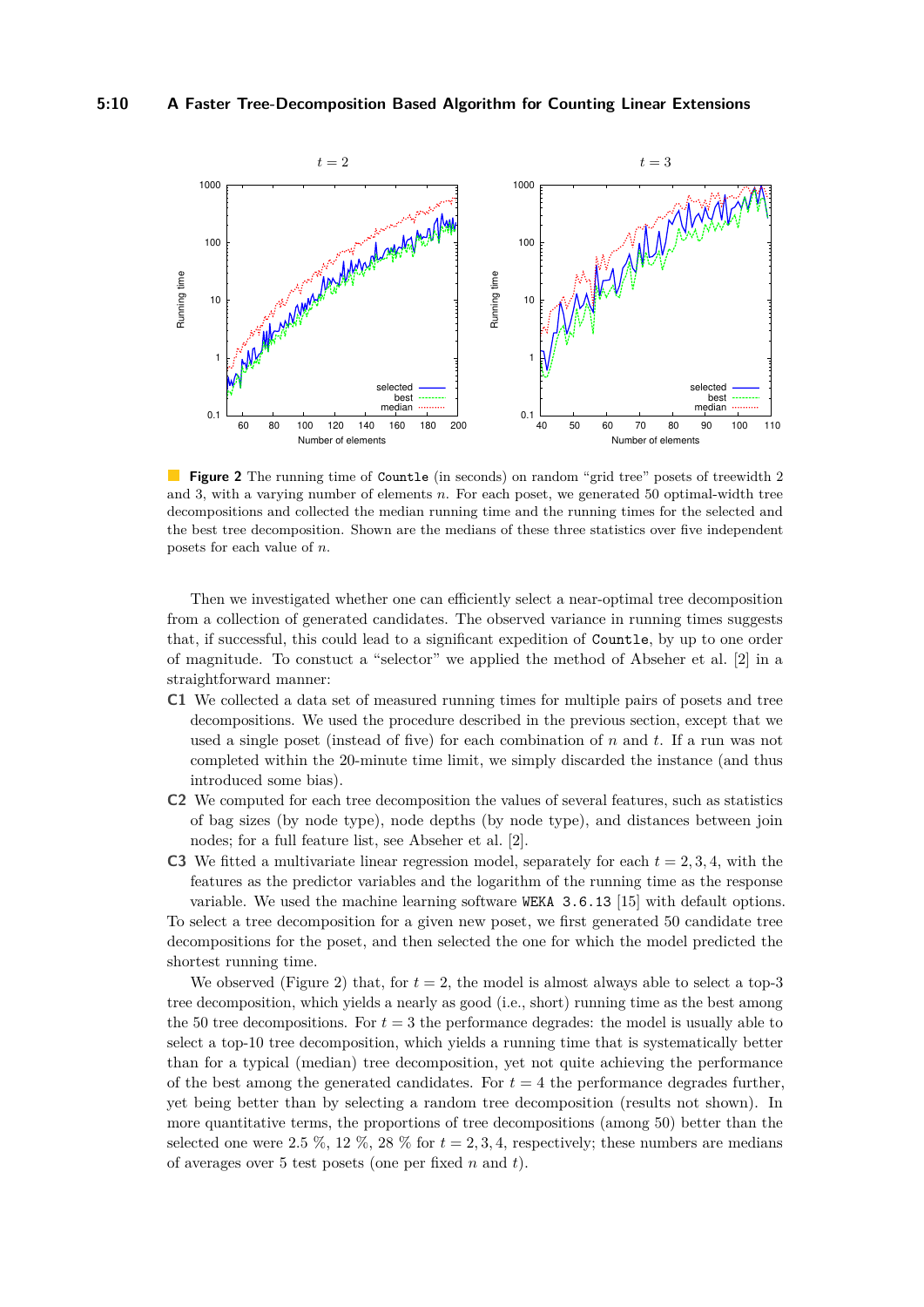### <span id="page-10-1"></span>**5 Concluding remarks**

We have presented a new tree-decomposition based algorithm for counting linear extensions. The algorithm relies on fast multiplication of multivariate polynomials, thus differing radically from the inclusion–exclusion approach of Kangas et al. [\[17\]](#page-11-5). For any constant treewidth *t* the obtained asymptotic speedup is about linear in the number of elements *n*.

A question not settled here is whether one could save another factor of *n*, that is, solve the problem in time  $\tilde{O}(n^{t+2})$ . The present authors find this question particularly intriguing for two reasons: One is that for finding an optimal-width tree decomposition, the best known time complexity bound is  $\tilde{O}(n^{t+2})$ , assuming we let *t* grow at least logarithmically in *n*. The other reason is that for posets whose cover graph is a tree  $(t = 1)$ , Atkinson's [\[5\]](#page-11-4) algorithm takes – at least seemingly – a different approach and runs in time  $\tilde{O}(n^3)$ . Furthermore, Atkinson's algorithm is monotonic in the sense that all arithmetic operations are carried out with nonnegative numbers. This is in sharp contrast to both the present algorithm and the inclusion–exclusion algorithm, which crucially rely on a richer algebraic structure.

Our preliminary empirical study confirmed that the improvement in the asymptotic bound consistently transfers to the running times measured in practice. That said, the observed speedup, for *n* around one hundred, was by one order of magnitude rather than two. This "leak" of efficiency can, at least in part, be explained by the present algorithm's higher sensitivity to the shape of the selected tree decomposition. Indeed, we observed that the best of 50 generated tree decompositions typically yields a 5- to 10-fold speedup in relation to a median tree decomposition. We also showed that there is an efficient way to select the best or close-to-best tree decomposition using a linear regression model that was fitted to a collected data set of instances along with the measured running times, following the method of Abseher et al. [\[2\]](#page-11-12).

However, we observed that the performance of the regression method rapidly degraded as the treewidth *t* increases. This suggests that the general-purpose method may not suit well for the problem of counting linear extensions. A potential reason for suboptimal performance is that the default set of features [\[2\]](#page-11-12) does not include perhaps the most informative quantity associated with a node  $x$  in a tree decomposition, namely the term  $n_x^k$  (or some variant of it), which combines the size *k* of the bag of *x* with the number of vertices in the subtree rooted at *x*. This issue could be addressed by extending the feature set accordingly, or, potentially, by using some nonlinear regression model. On the other hand, we did inspect how well a single feature can predict a well-performing tree decomposition. We observed that for  $t = 2$ and  $t = 3$  the average depth of join nodes alone yielded predictions that were almost as good as the predictions by the full regression model that used all the features. Nevertheless, these observations also encourage looking for a simpler solution: manually constructing a heuristic function that approximates the actual running time by adding up estimated contributions of each tree decomposition node. Note that here the *f-cost* framework [\[9\]](#page-11-11) is insufficient, as in that framework the contribution of each node can only depend on the size of the bag.

#### **References**

<span id="page-10-0"></span>**<sup>1</sup>** Michael Abseher, Nysret Musliu, and Stefan Woltran. htd – A Free, Open-Source Framework for (Customized) Tree Decompositions and Beyond. In *Proceedings of the 14th International Conference on Integration of AI and OR Techniques in Constraint Programming*, volume 10335 of *Lecture Notes in Computer Science*, pages 376–386. Springer, 2017.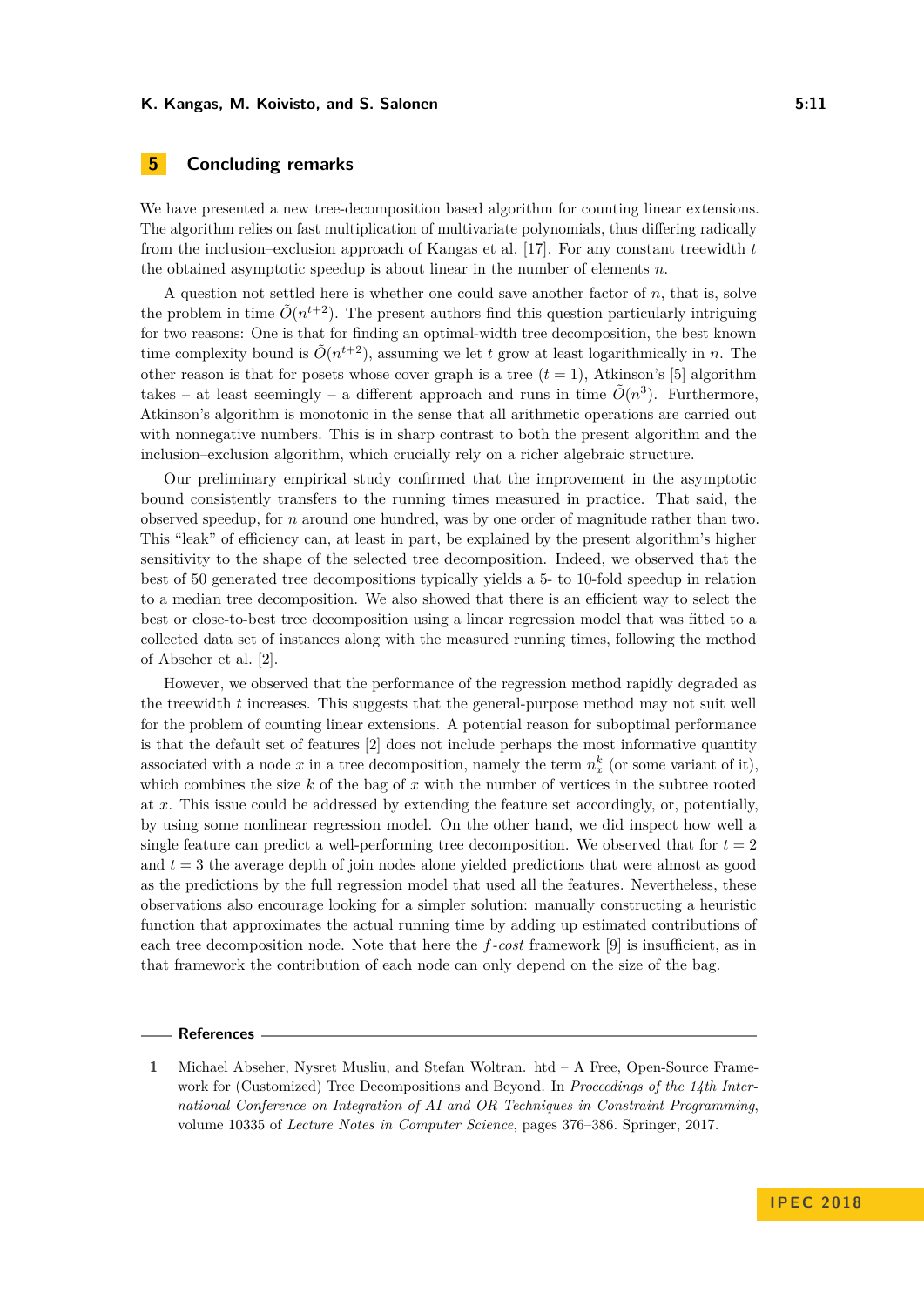#### **5:12 A Faster Tree-Decomposition Based Algorithm for Counting Linear Extensions**

- <span id="page-11-12"></span>**2** Michael Abseher, Nysret Musliu, and Stefan Woltran. Improving the Efficiency of Dynamic Programming on Tree Decompositions via Machine Learning. *J. Artif. Intell. Res.*, 58:829– 858, 2017.
- <span id="page-11-17"></span>**3** Alfred V. Aho, M. R. Garey, and Jeffrey D. Ullman. The Transitive Reduction of a Directed Graph. *SIAM J. Comput.*, 1(2):131–137, 1972.
- <span id="page-11-15"></span>**4** Stefan Arnborg, Derek G. Corneil, and Andrzej Proskurowski. Complexity of Finding Embeddings in a K-tree. *SIAM J. Algebra. Discr.*, 8(2):277–284, April 1987.
- <span id="page-11-4"></span>**5** Mike D. Atkinson. On computing the number of linear extensions of a tree. *Order*, 7(1):23– 25, 1990.
- <span id="page-11-3"></span>**6** Jacqueline Banks, Scott Garrabrant, Mark L. Huber, and Anne Perizzolo. Using TPA to count linear extensions. *arXiv preprint arXiv:1010.4981*, 2017.
- <span id="page-11-9"></span>**7** Umberto Bertelè and Francesco Brioschi. *Nonserial Dynamic Programming*. Academic Press, 1972.
- <span id="page-11-14"></span>**8** Hans L. Bodlaender. A Linear-Time Algorithm for Finding Tree-Decompositions of Small Treewidth. *SIAM J. Comput.*, 25(6):1305–1317, 1996.
- <span id="page-11-11"></span>**9** Hans L. Bodlaender and Fedor V. Fomin. Tree decompositions with small cost. *Discrete Appl. Math.*, 145(2):143–154, 2005.
- <span id="page-11-16"></span>**10** Hans L. Bodlaender and Ton Kloks. Efficient and Constructive Algorithms for the Pathwidth and Treewidth of Graphs. *J. Algorithms*, 21(2):358–402, 1996.
- <span id="page-11-1"></span>**11** Graham Brightwell and Peter Winkler. Counting linear extensions. *Order*, 8(3):225–242, 1991.
- <span id="page-11-10"></span>**12** Rina Dechter. Bucket elimination: A unifying framework for reasoning. *Artif. Intell.*, 113(1–2):41–85, 1999.
- <span id="page-11-2"></span>**13** Martin Dyer, Alan Frieze, and Ravi Kannan. A Random Polynomial-time Algorithm for Approximating the Volume of Convex Bodies. *J. ACM*, 38(1):1–17, 1991.
- <span id="page-11-6"></span>**14** Eduard Eiben, Robert Ganian, Kustaa Kangas, and Sebastian Ordyniak. Counting Linear Extensions: Parameterizations by Treewidth. In *Proceedings of the 24th Annual European Symposium on Algorithms*, volume 57 of *LIPIcs*, pages 39:1–39:18. Schloss Dagstuhl – Leibniz-Zentrum für Informatik, 2016.
- <span id="page-11-19"></span>**15** Mark Hall, Eibe Frank, Geoffrey Holmes, Bernhard Pfahringer, Peter Reutemann, and Ian H. Witten. The WEKA Data Mining Software: An Update. *SIGKDD Explor. Newsl.*, 11(1):10–18, November 2009.
- <span id="page-11-18"></span>**16** William B. Hart. Fast Library for Number Theory: An Introduction. In *Proceedings of the Third International Congress on Mathematical Software*, pages 88–91, Berlin, Heidelberg, 2010. Springer-Verlag. URL: <http://flintlib.org>.
- <span id="page-11-5"></span>**17** Kustaa Kangas, Teemu Hankala, Teppo Niinimäki, and Mikko Koivisto. Counting linear extensions of sparse posets. In *Proceedings of the 25th International Joint Conference on Artificial Intelligence*, pages 603–609. IJCAI/AAAI Press, 2016.
- <span id="page-11-7"></span>**18** Richard M. Karp. Dynamic Programming Meets the Principle of Inclusion and Exclusion. *Oper. Res. Lett.*, 1(2):49–51, April 1982.
- <span id="page-11-8"></span>**19** Mikko Koivisto. An *O*<sup>∗</sup> (2*<sup>n</sup>*) Algorithm for Graph Coloring and Other Partitioning Problems via Inclusion–Exclusion. In *Proceedings of the 47th Annual IEEE Symposium on Foundations of Computer Science*, pages 583–590. IEEE Computer Society, 2006.
- <span id="page-11-13"></span>**20** Kevin Leyton-Brown, Eugene Nudelman, and Yoav Shoham. Empirical hardness models: Methodology and a case study on combinatorial auctions. *J. ACM*, 56(4), 2009.
- <span id="page-11-0"></span>**21** Thomas Lukasiewicz, Maria V. Martinez, and Gerardo I. Simari. Probabilistic Preference Logic Networks. In *Proceedings of the 21st European Conference on Artificial Intelligence*, volume 263 of *Frontiers in Artificial Intelligence and Applications*, pages 561–566. IOS Press, 2014.